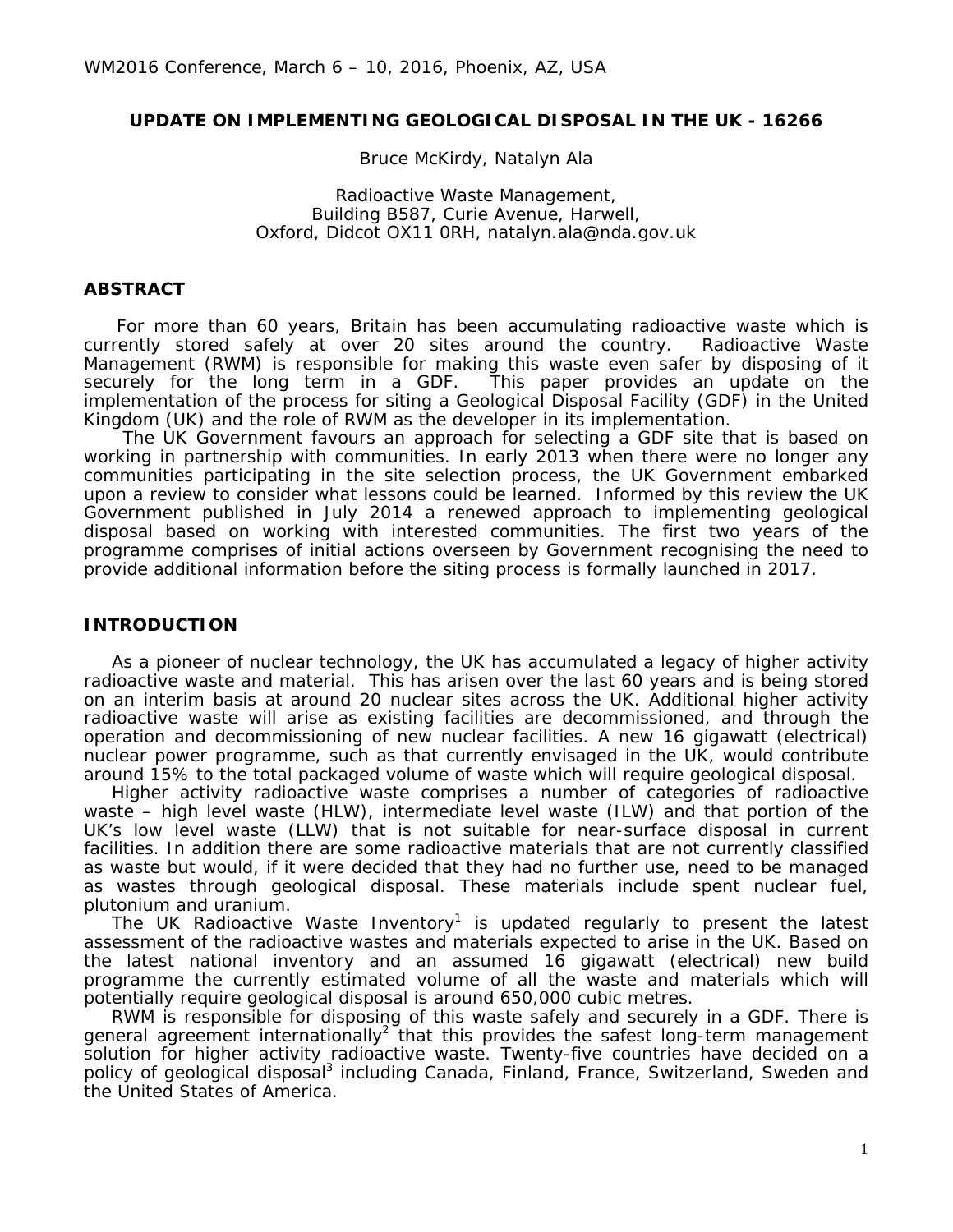The UK Government's 2014 policy "Implementing Geological Disposal – A framework for the long-term management of higher activity radioactive waste<sup>"</sup> sets out a developerled process for siting a GDF through a voluntarism approach working with communities.

Government's policy does not cover Scotland which under its devolved powers has developed its own policy for higher activity radioactive waste management. Government has nominated the Nuclear Decommissioning Authority (NDA) as the implementing body and RWM is the organisation established by the NDA to deliver a GDF. In order to deliver a GDF, three distinct elements are required:

- (i) GDF designs and safety cases based on robust technical underpinning to provide confidence to all stakeholders.
- (ii) Radioactive waste packaged in a way that is suitable for disposal in a GDF.
- (iii) A suitable site that combines a geological environment relevant to the long-term safety of a GDF with a willing community.

RWM team comprises around 100 scientists, engineers, programme management and communications professionals with an annual budget of £25 million. RWM's work programme builds upon the knowledge and expertise developed over the last four decades through our technical and social research, waste management, community engagement and GDF siting experience.

RWM's has extensive knowledge and experience of design and safety case development, and waste packaging. The knowledge, systems and experience gained from GDF design and safety case development and waste packaging are essential for the GDF delivery organisation. Geological screening, site selection framework, local desk-based studies, initial site assessments, detailed site characterisation and engineering feasibility studies must be based on a comprehensive understanding of what is needed from the geological barrier to ensure safe disposal of higher activity wastes.

RWM currently operates a generic, non-site specific, work programme to develop disposal concepts and designs<sup>5</sup>, demonstrating the safety of geological disposal through a generic disposal system safety case<sup>6</sup> and developing the science and technology necessary to underpin geological disposal<sup>7</sup> building on relevant international experience. This generic work programme which considers a range of potential geological settings and disposal concepts will in due course inform the production of site-specific programmes as the site selection process progresses.

RWM also supports waste producers in developing optimised plans for the management of their higher activity radioactive waste and provides advice on the packaging of their waste to ensure there is a high degree of confidence that it will be suitable for disposal in a future GDF. Finally, RWM supports the NDA in developing an integrated and optimised waste management strategy by considering wider developments in radioactive waste management options.

In a volunteer process there is a need for the developer to engage and work in partnership with potential host communities. The aim is to encourage communities to enter into constructive dialogue about hosting such a development and what it would mean to their community. Ultimately that needs to result in the identification of a suitable and safe site and a willing community.

# **IMPLEMENTING GEOLOGICAL DISPOSAL**

The July 2014 'Implementing Geological Disposal sets out UK policy in the form of a framework for implementing geological disposal. The siting of a GDF is based on the willingness of local communities to participate in the process. UK Government policy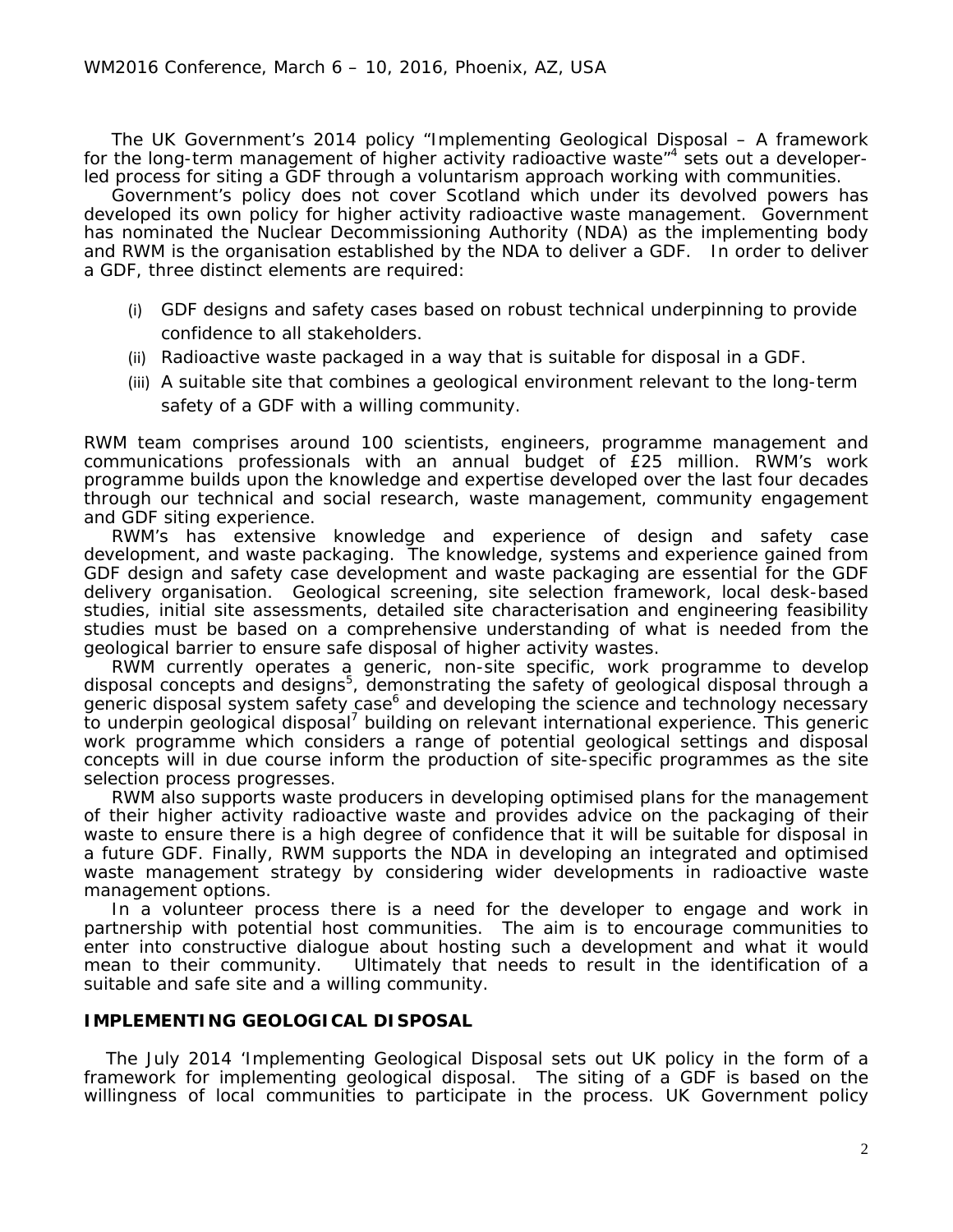describes a process starting with a series of initial actions which will be completed by Government and RWM in the two years following its publication. (See Figure 1 below for the schematic that shows how this will work.) Together these will lay the foundation for the success of subsequent discussions between RWM and communities to identify potential GDF sites.

The availability of clear evidence based information will enable communities to engage in the process with more confidence. The initial actions set out in the UK Government's policy document to provide this information include:

- a national geological screening exercise;
- preparing to work with communities; and
- developing land-use planning processes.

In addition to these initial actions RWM is undertaking early national communications and engagement. These activities will help to raise awareness of the need for a long-term solution for the management of radioactive waste and explain the science and engineering of geological disposal in the context of Government policy.

### **National Geological Screening**

As part of the UK Government's review of the previous site selection process, people expressed a strong desire for early consideration of geology as part of building public confidence in the site selection process.

RWM, as the developer for the GDF, is carrying out national geological screening. This will bring together existing information about UK geology that is relevant to the long-term safety of GDF and make it available in an accessible form to support discussions with communities and inform the site selection process. National geological screening is based on the requirements of existing generic GDF safety case, which considers a range of geological settings and disposal concepts.

The national geological screening exercise is being conducted in two phases. The first phase involves developing the Guidance which sets out how the information will be assembled and presented. The second phase of the exercise involves applying the Guidance across England, Wales and Northern Ireland. During 2015 we have worked with geoscience specialists to develop the proposed Guidance for public consultaton<sup>8</sup>. It was developed based on the geological attributes which influence the safety of a potential GDF site. After completion of public consultation the Guidance will be finalised in early 2016. RWM will then work with the British Geological Survey (the primary holder of the national data set) in applying the Guidance. The development and application of the Guidance is being reviewed by an independent panel established by the Geological Society of London, on behalf of the UK Government.

The screening Guidance comprises:

- the safety requirements to which the geological environment contributes;
- geological attributes that are relevant to meeting these safety requirements;
- sources of existing geological information relevant to understanding these attributes; and
- a description of the outputs that will be produced based on this existing geological information.

Thirteen geological attributes were identified under five geological topics: rock type, rock structure, groundwater, natural processes and resources. Contribution of the geological environment, as a component of a multi-barrier system, was paramount and account was taken of national and international standards and quidance<sup>9, 10, 11</sup> and our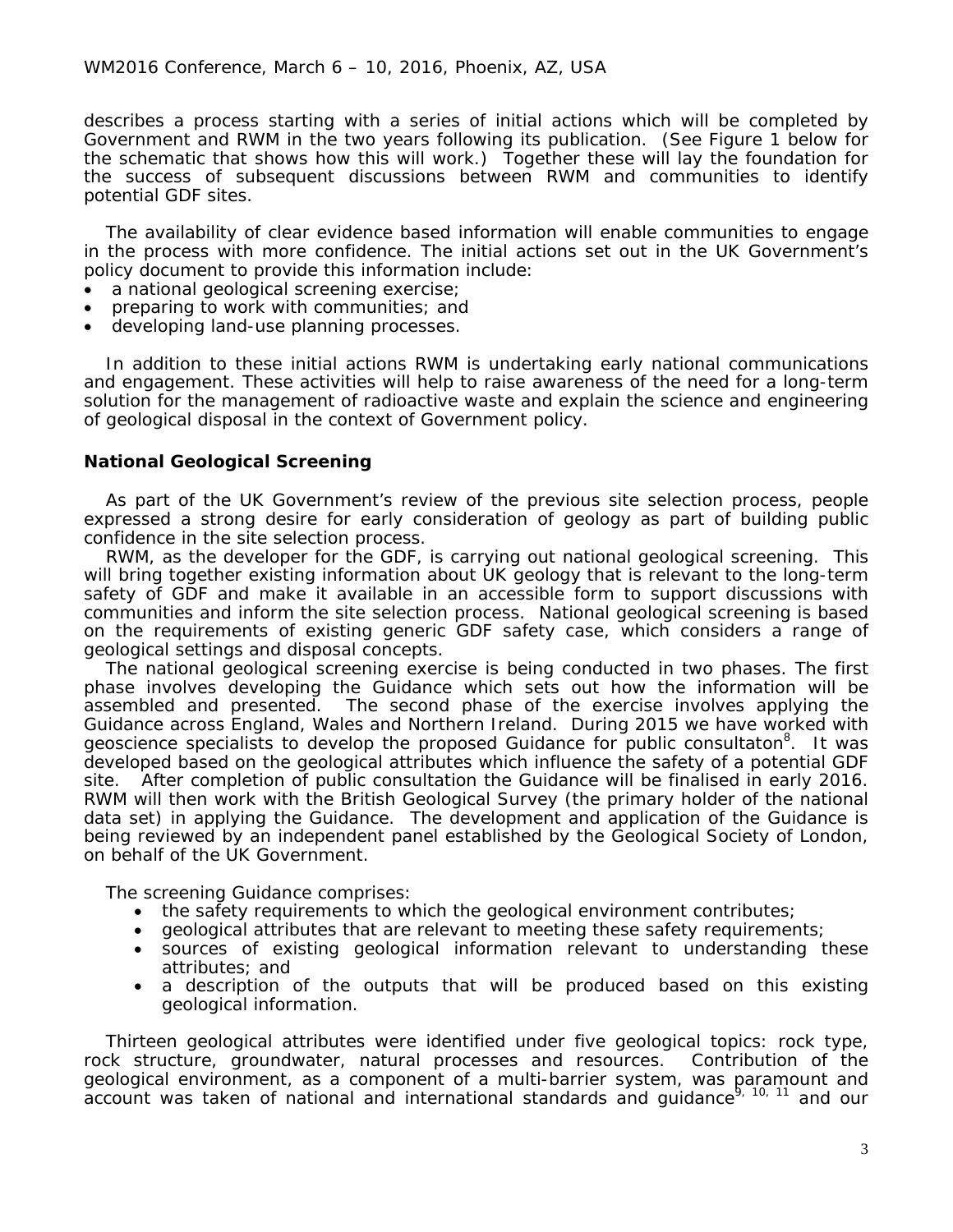generic safety case. Our proposed approach aims to provide descriptions of geology at a regional scale. The outputs of the screening will be presented as a brief narrative for each region describing the key characteristics of the geological environment and its relevance to safety, supported by illustrated maps.

This will provide authoritative information to allow RWM and communities to engage in early discussions about their geological potential to host a GDF. It is not intended to identify potential GDF sites or definitively rule all areas as either 'suitable' or 'unsuitable'.



Figure 1 – Geological disposal: making it happen

# **Working with Communities**

The UK Government has recognised the variety of community settings and local government structures across the UK. There are many different ways in which people identify with areas, or define themselves against localities within those areas. Evidence gathered through Government's review underlined the importance of finding an open and transparent approach that is clear, flexible, reflects the long-term nature of the siting process, and represents wider community groups appropriately.

Communities will be able to enter into discussions with RWM about the GDF siting process, and will have a right to withdraw from these discussions at any time, up to the point that an informed test of public support for hosting a GDF takes place. The UK Government is developing the process for working with communities as part of the initial actions. Government will work openly with experts in the field of community decision making to consider community representation and community investment.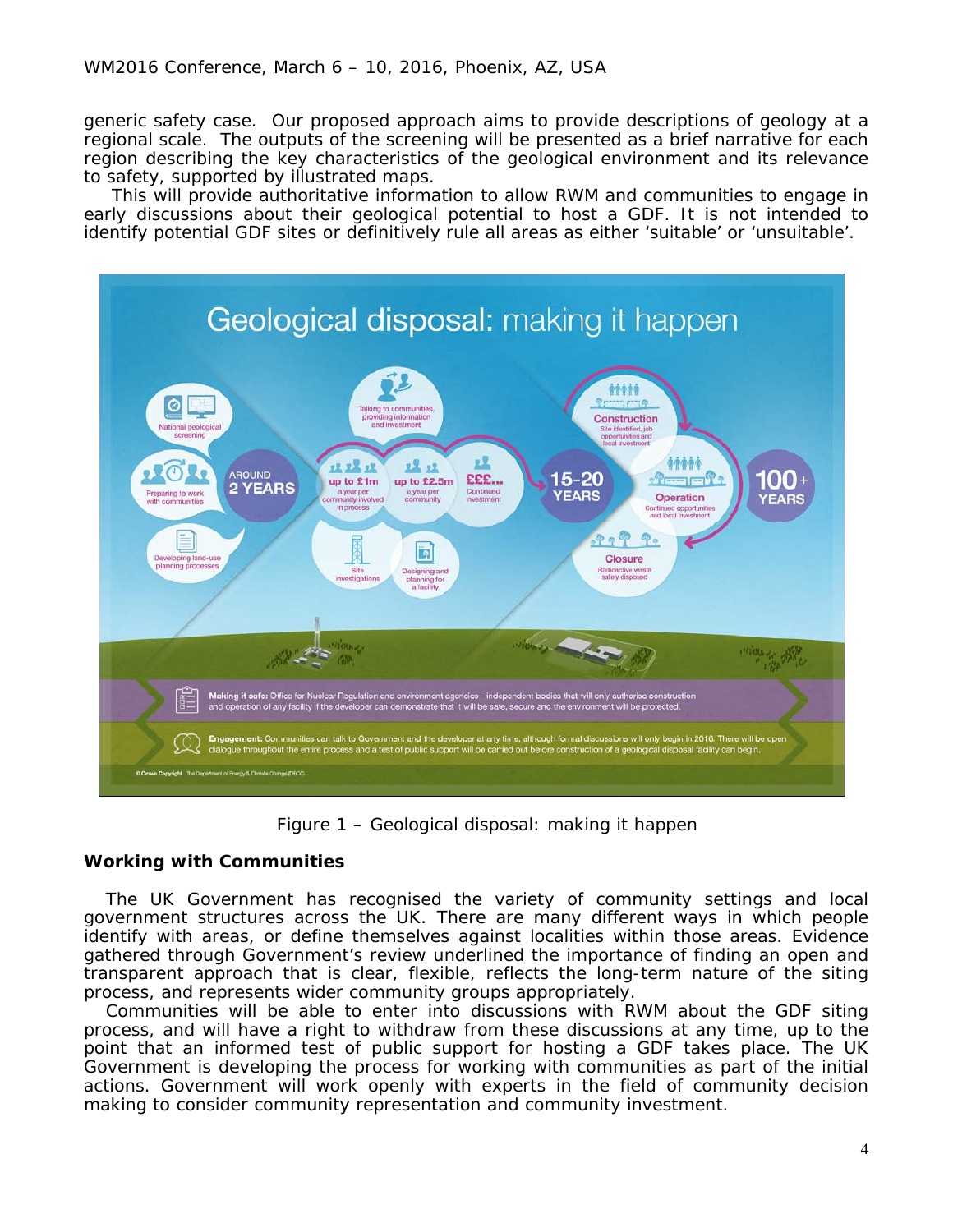## Community Representation

If community representation and engagement is to be credible and flexible enough to function over the long term, it needs to be further developed in an open and transparent manner. Therefore, the framework within UK Government's policy sets out how this process will be further developed rather than prescribing in detail the approach to community representation. It sets out a number of key principles for community representation which are described below.

- The objective of working with communities is that RWM is held to account, tasked with providing communities with all the information they require and with listening and responding to views and concerns in an open and transparent way. UK Government has recognised that local representative bodies, including all levels of local government, will need to have a voice in this process. However, the UK Government is currently of the view that no one tier of local government should be able to prevent the participation of other members of that community.
- To enhance the flexibility of the siting process, community representatives will be able to participate in discussions and be given more information without needing to make formal commitments to ongoing participation.
- Communities will have a right of withdrawal from discussions with RWM at any stage in the siting process leading up to a test of public support. If the test of public support is positive, then development of a GDF will be able to proceed, with RWM then applying for development consent for a GDF, and seeking permission to proceed from the UK's independent nuclear and environmental regulators.
- Throughout formal discussions between community representatives and RWM, there will be wider engagement with the local community and other interested stakeholders. The costs of this wider engagement will be met by RWM so that communities can participate at no cost to them.

To develop the detailed process for community representation from the principles listed above the UK Government has convened a community representation working group. The community representation working group will consider a range of complex topics including:

- developing approaches to defining 'communities';
- options for effective community representation;
- options for ensuring that all levels of local government have a voice in the GDF siting process; and
- guidance providing greater clarity on when and how a final test of public support should be carried out.

This will enable the UK Government to clearly define the approach to community representation by the time that initial actions on national geological screening and national land-use planning have reached completion. At that point, it is envisaged that the subsequent process of formal discussions between RWM and interested communities will begin.

# Community Investment

The construction and operation of a GDF will be a multi-billion pound project that will provide skilled employment for hundreds of people over many decades. A GDF will create around 550 direct jobs over the duration of the project, with workforce numbers rising to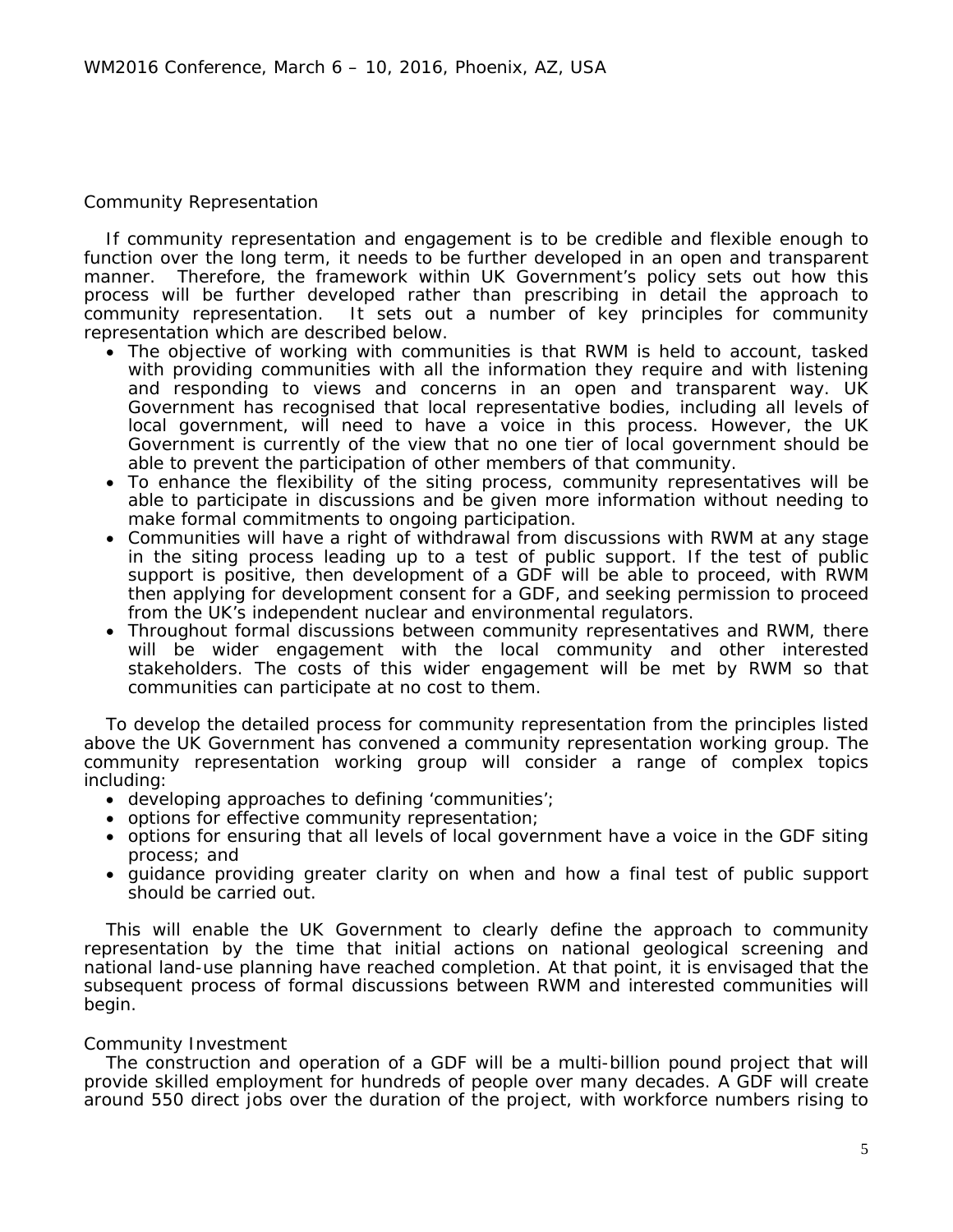more than 1,000 during construction and early operations<sup>12</sup>. Hosting a GDF will bring significant economic benefits to a community in terms of both employment and infrastructure over a long period.

UK Government policy also commits to providing significant additional investment to any community which hosts a GDF in order to maximise the benefits that are inherent in hosting a significant infrastructure project of this kind. Use of this investment will be tailored to specific localities and managed locally in order to bring long-term, meaningful benefits focused on ensuring the positive long term economic and social value of the development.

Such investment will also be made available early in the site selection process to support the development of communities that engage constructively in the process. Community investment of up to £1 million per involved community, per year, will be made available in the early stages of the siting process. This will rise to up to £2.5 million per year for the communities where intrusive site characterisation takes place.

The approach to the management and distribution of community investment funds is being considered by the community representation working group.

# **Land Use Planning**

A GDF is an infrastructure development of national significance and the UK Government, informed by responses to the consultation has determined that the approach to land-use planning should reflect this. In 2015 UK Government amended the Planning Act 2008 to bring geological disposal and associated deep borehole investigations in England within the definition of 'Nationally Significant Infrastructure Projects'<sup>13</sup>.

The Planning Act 2008 introduced the process for decision making on Nationally Significant Infrastructure Projects for energy, transport, water and waste in England. It sets out a clear decision making process, involving objective examination by the Planning Inspectorate, which recommends to the Secretary of State whether or not to grant development consent. The final planning decision is made by the Secretary of State, maintaining democratic accountability.

The development consent process for Nationally Significant Infrastructure Projects also places specific requirements on the developer to consult local communities, local authorities, statutory bodies, and other interested parties before any application for 'development consent' is made. This is consistent with a consent based site selection process, and this consultation will be over and above the engagement with local communities as part of the site selection process.

The UK Government is preparing a National Policy Statement to guide the Secretary of State and the Planning Inspectorate in the consideration of any applications for development consent. The guidance within the National Policy Statement may also be of wider relevance to the site selection process through the guidance it provides to the development consent process.

# **Regulation and Independent Scrutiny**

The process for implementing geological disposal needs to ensure the protection of people and the environment. RWM will be required to present safety cases for all aspects of a proposed facility to the independent regulators (the Office for Nuclear Regulation, and the relevant national environmental regulators). These will need to demonstrate the safety of all aspects of a GDF from transporting waste to the facility, to its design, construction and operation, and the continuing long- term safety of people and the environment following the closure of the facility.

The UK's independent regulators will only allow a GDF to be built, operated and closed if they are satisfied that it will meet their demanding regulatory requirements. These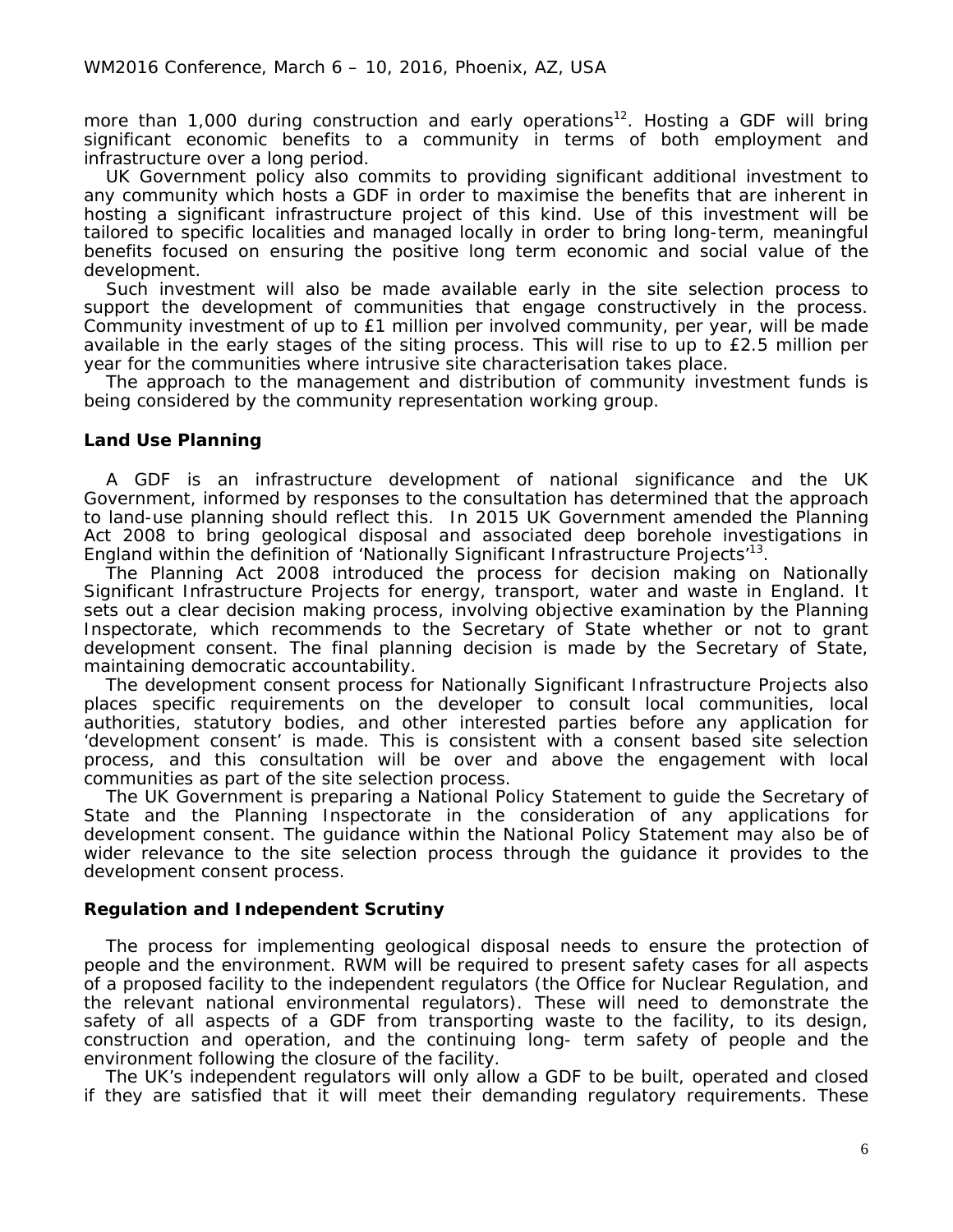requirements implement the protection standards established nationally and internationally. Regulators will make their requirements clear to RWM and any communities considering hosting a GDF, at an early stage in the site selection process.

RWM has entered into agreements to enable the independent regulators to provide early regulatory scrutiny in advance of formal regulation. This voluntary scrutiny covers RWM's development in preparation for formal regulation, its generic plans to implement geological disposal and the rigour and independence of the waste management advice it provides to waste producers.

The Committee on Radioactive Waste Management will continue to provide independent advice and scrutiny to Government on the plans and programmes for delivering geological disposal, including the safe and secure interim storage that precedes disposal.

# **CONCLUSIONS**

The UK Government has set out a clear process to implement geological disposal based around the willingness of local communities to participate in the site selection process.

Useful lessons have been learned about how a consent based approach can be delivered more effectively in the future, such as, the potential risk of an overly procedural approach to site selection and the need for upfront information, on issues such as geology, socio-economic impacts and community investment.

The programme of initial actions being undertaken by the UK Government and RWM will provide existing geological information at regional scale across the country, evidencebased information on the process for working with communities and a national planning process for geological disposal in the UK. These actions will enable communities to engage in the process with more confidence.

These initial actions will lay the foundation for subsequent formal discussions between RWM as the developer of a GDF and communities. The aim is for those discussions to lead to the identification and investigation of potential sites and in due course, to the successful construction and operation of a GDF.

### **REFERENCES**

- 1. DEPARTMENT OF ENERGY AND CLIMATE CHANGE and NUCLEAR DECOMMISSIONING AUTHORITY, 2013 United Kingdom Radioactive Waste & Materials Inventory, (2013).
- 2. NUCLEAR ENERGY AGENCY (NEA), ORGANISATION FOR ECONOMIC CO-OPERATION AND DEVELOPMENT, Moving Forward with Geological Disposal – A Collective Statement by the NEA Radioactive Waste Management Committee (2008).
- 3. NUCLEAR DECOMMISSIONING AUTHORITY, Geological Disposal How the world is dealing with its radioactive wastes (2013).
- 4. DEPARTMENT OF ENERGY AND CLIMATE CHANGE, Implementing Geological Disposal: A framework for the long-term Management of higher activity radioactive waste (2014).
- 5. NUCLEAR DECOMMISSIONING AUTHORITY, Geological Disposal Summary of Generic Designs (NDA/RWMD/054) (2010).
- 6. NUCLEAR DECOMMISSIONING AUTHORITY, Geological Disposal An Overview of the Generic Disposal System Safety Case (NDA/RWMD/010) (2010).
- 7. NUCLEAR DECOMMISSIONING AUTHORITY, Science and Technology Plan (NDA/RWM/121) (2014)
- 8. RADIOACTIVE WASTE MANAGEMENT, A Public Consultation: National Geological Screening Guidance – providing information on geology (2015).
- 9. ENVIRONMENT AGENCY, Geological disposal facilities on land for solid radioactive wastes: Guidance on requirements for authorisation (2009).
- 10.INTERNATIONAL ATOMIC ENERGY AGENCY, Disposal of Radioactive Waste (Safety Standards Series No. SSR-5, 2011).